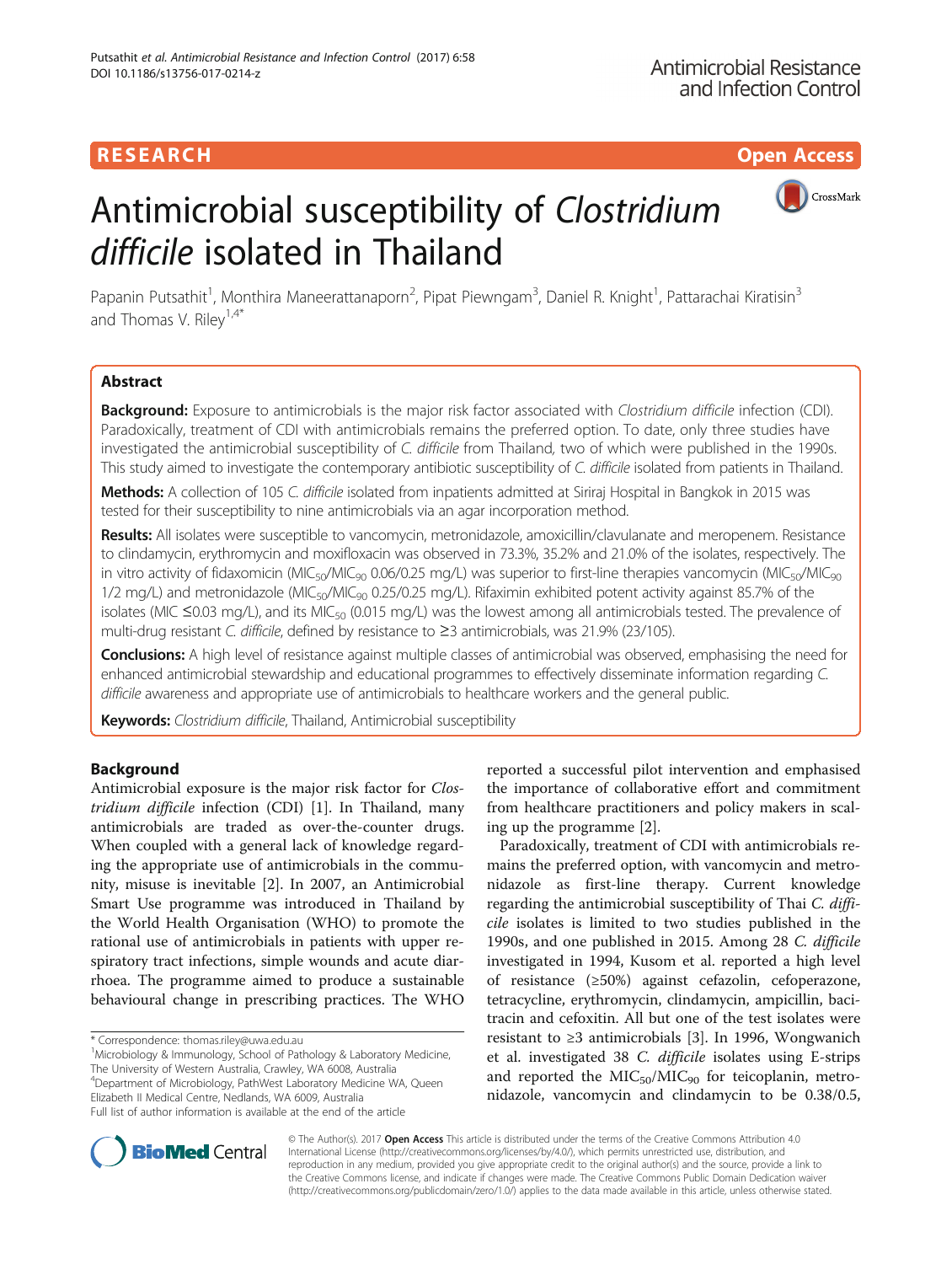0.38/0.5,  $1/2$  and  $2/≥256$  mg/L, respectively [[4\]](#page-4-0). More recently, Ngamskulrungroj et al. also used E-strips to investigate 53 toxigenic C. difficile and reported the majority (98.2–100%) to be susceptible to metronidazole, vancomycin, tigecycline and daptomycin. High MICs (>32 mg/L) were observed in 100% and 43.4% of the strains tested against ciprofloxacin and moxifloxacin, re-spectively. The MIC<sub>90</sub> of linezolid was 0.5 mg/L [\[5](#page-4-0)].

We recently investigated the epidemiology of CDI at Siriraj Hospital in Bangkok [[6\]](#page-4-0). From 422 stool specimens, 100 (23.7%) grew C. difficile yielding 105 isolates. Interestingly, the majority of the strains (62.9%) did not contain genes encoding the major virulence factors toxin A or toxin B (A−B−), while 25.7% were A+B+ and 11.4% were A−B+. In contrast to much of the rest of the world, none of the isolates carried binary toxin genes (CDT−) [[6\]](#page-4-0). The implications of a high prevalence of nontoxigenic strains are unknown. It is possible that nontoxigenic C. difficile could play a protective role against CDI in Thailand [[7\]](#page-4-0), or there may be other undetermined virulence factors in these lineages. Indeed, in the previously mentioned study [\[6](#page-4-0)] CDI cases exhibited lower morbidity and mortality rates compared to those seen in North America and Europe (Putsathit P. et al., unpublished data). Of concern is the fact that toxigenic strains are capable of converting toxin null strains to toxin producers via horizontal transfer of the pathogenicity locus [\[8](#page-4-0)] and that transfer of mobile genetic elements harbouring antimicrobial resistance (AMR) genes has been demonstrated in vitro [\[9](#page-4-0)]. Co-colonisation of toxigenic and non-toxigenic strains was demonstrated among Thai patients, indicating the possible risk of such conversion [\[6](#page-4-0)].

In the absence of contemporary data and continual injudicious use of antimicrobials in this region [[2, 10](#page-4-0)], we investigated the antimicrobial susceptibility of these recently isolated strains of C. difficile in Thailand, including assessing the potential risk for AMR transfer from non-toxigenic strains.

#### Methods

#### Collection, isolation and characterisation of C. difficile

The 105 C. difficile strains isolated previously [\[6](#page-4-0)] belonged to 38 distinct PCR ribotypes (RTs), 55.2% (58/ 105) of which were assigned to internationally recognised RTs: 005 ( $n = 1$ ), 009 ( $n = 6$ ), 010 ( $n = 12$ ), 014/ 020 group (*n* = 17), 017 (*n* = 12), 039 (*n* = 9) and 103  $(n = 1)$ . The remaining 44.8% (47/105) of the isolates did not match any reference strains and were designated with an internal nomenclature prefixed QX [[6\]](#page-4-0).

#### Minimum inhibitory concentration (MIC) determination

In vitro susceptibility for fidaxomicin, vancomycin, metronidazole, rifaximin, clindamycin, erythromycin,

amoxicillin/clavulanate, moxifloxacin and meropenem was performed by agar incorporation method. Testing and clinical breakpoint determination followed the recommended guidelines of Clinical and Laboratory Standards Institute (CLSI) and European Committee on Antimicrobial Susceptibility Testing (EUCAST) as previously described [\[11\]](#page-4-0).

#### Results

Summary MIC data for nine antimicrobials against C. difficile isolates are shown in Table [1.](#page-2-0) All isolates were susceptible to vancomycin, metronidazole, amoxicillin/ clavulanate, and meropenem. The in vitro activity of fidaxomicin ( $MIC_{50}/MIC_{90}$  0.06/0.25 mg/L) was superior to vancomycin ( $MIC<sub>50</sub>/MIC<sub>90</sub> 1/2 mg/L$ ) and metronidazole ( $\text{MIC}_{50}/\text{MIC}_{90}$  0.25/0.25 mg/L). Compared to fidaxomicin, vancomycin and metronidazole, rifaximin exhibited a greater MIC range (0.008–>16 mg/L). The MIC of rifaximin was ≤0.03 mg/L against the majority of the isolates (85.7%; 90/105) and ≥16 mg/L for the remainder (14.3%; 15/105). The MIC<sub>50</sub> of rifaximin (0.015 mg/L) was the lowest of all antimicrobials tested. Nearly 3/4 (73.3%; 77/ 105) of the isolates were resistant to clindamycin, while less resistance to erythromycin (35.2%; 37/105) and moxifloxacin (21.0%; 22/105) was observed. The prevalence of multi-drug resistance (MDR), as defined by resistance to ≥3 antimicrobials tested, was 21.9% (23/105). This included RTs 017 ( $n = 8$ ), 039 ( $n = 6$ ), OX002 ( $n = 3$ ), 010  $(n = 2)$ , QX190  $(n = 2)$ , 009  $(n = 1)$  and QX516  $(n = 1)$ . Except for RT 017, all of the MDR isolates were nontoxigenic (A−B−CDT−).

Summary MIC and susceptibility data for the nine antimicrobials against *C. difficile* by toxin gene profiles are shown in Table [2.](#page-2-0) The  $\text{MIC}_{50}/\text{MIC}_{90}$  values of rifaximin against non-toxigenic and A+B+ isolates were identical (0.015/0.03 mg/L) and lower than those of A−B+ isolates (>16/>16 mg/L), all of which were RT 017. Similar trends for clindamycin, erythromycin and moxifloxacin were observed where MICs for A−B+ isolates were higher than those of non-toxigenic and A+B+ isolates (Table [2](#page-2-0)). Comparable levels of resistance to clindamycin were observed for non-toxigenic  $(77.3\%)$ , A+B+  $(66.7\%)$  and A-B+ (66.7%) isolates. Compared to non-toxigenic isolates, relatively higher proportions of A−B+ isolates were resistant to erythromycin (40.9% vs. 83.3%) and moxifloxacin (18.2% vs. 83.3%). No erythromycin and moxifloxacin resistance was observed in A+B+ isolates.

### **Discussion**

To investigate current trends in the antimicrobial susceptibility of Thai C. difficile, 105 recent isolates were tested against nine antimicrobials. Reduced susceptibility to metronidazole (MIC >2 mg/L) was not recorded, and the highest  $MIC/MIC_{50}/MIC_{90}$  values (0.5/0.25/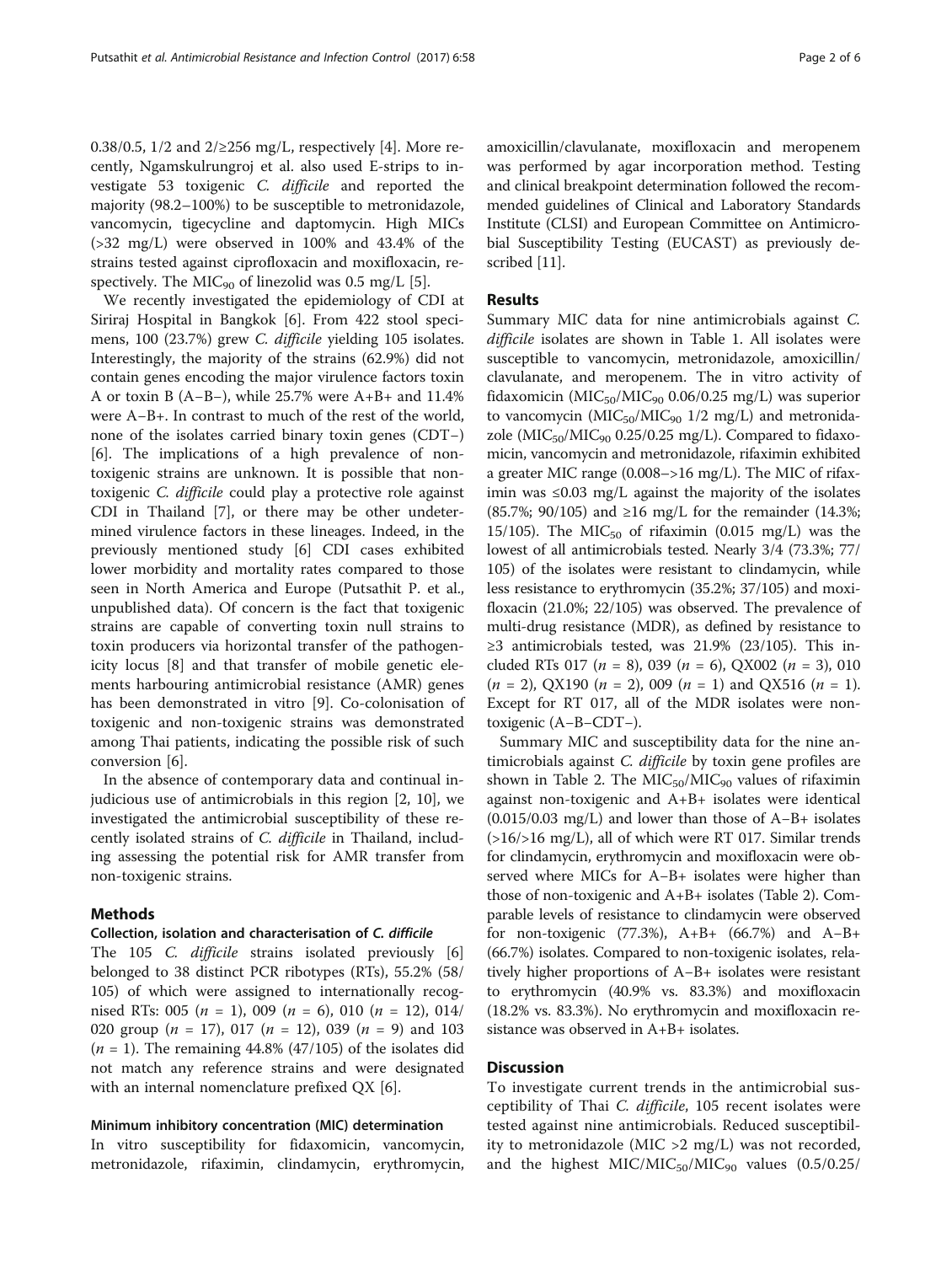| Antimicrobial <sup>a</sup> | MIC range<br>(mq/L) | MIC <sub>50</sub><br>(mq/L) | MIC <sub>90</sub><br>(mq/L) | Clinical breakpoints [11] |                          |           | Susceptible |       | Intermediate |      | Resistant    |      |
|----------------------------|---------------------|-----------------------------|-----------------------------|---------------------------|--------------------------|-----------|-------------|-------|--------------|------|--------------|------|
|                            |                     |                             |                             | S                         |                          | R         | N           | %     | Ν            | %    | N            | $\%$ |
| <b>FDX</b>                 | $0.004 - 0.25$      | 0.06                        | 0.25                        |                           |                          |           |             |       |              |      |              |      |
| <b>VAN</b>                 | $0.06 - 2$          |                             | 2                           | $\leq$ 2                  | $\overline{\phantom{0}}$ | >2        | 105         | 100.0 | $\Omega$     | 0.0  | $\mathbf{0}$ | 0.0  |
| <b>MTZ</b>                 | $0.015 - 0.5$       | 0.25                        | 0.25                        | $\leq$ 2                  | $\qquad \qquad =$        | >2        | 105         | 100.0 | $\mathbf{0}$ | 0.0  | $\circ$      | 0.0  |
| <b>RFX</b>                 | $0.008 - > 16$      | 0.015                       | >16                         |                           |                          |           |             |       |              |      |              |      |
| <b>CLI</b>                 | $0.015 - > 32$      | 8                           | >32                         | $\leq$ 2                  | $\overline{4}$           | $\geq 8$  | 17          | 16.2  | 11           | 10.5 | 77           | 73.3 |
| ERY                        | $0.12 - > 256$      | $\overline{2}$              | >256                        |                           |                          | >8        |             |       |              |      | 37           | 35.2 |
| AMC                        | $0.03 - 2$          | 0.5                         |                             | $\leq 4$                  | 8                        | $\geq 16$ | 105         | 100.0 | $\Omega$     | 0.0  | $\circ$      | 0.0  |
| <b>MXF</b>                 | $0.12 - 32$         | $\overline{2}$              | 16                          | $\leq$ 2                  | $\overline{4}$           | $\geq 8$  | 82          | 78.1  |              | 1.0  | 22           | 21.0 |
| <b>MEM</b>                 | $0.25 - 4$          | $\mathfrak{D}$              | $\overline{4}$              | $\leq 4$                  | 8                        | $\geq 16$ | 105         | 100.0 | $\mathbf{0}$ | 0.0  | $\mathbf{0}$ | 0.0  |

<span id="page-2-0"></span>Table 1 Summary MIC data for nine antimicrobials against 105 Thai C. difficile isolates

<sup>a</sup>FDX fidaxomicin, VAN vancomycin, MTZ metronidazole, RFX rifaximin, CLI clindamycin, ERY erythromycin, AMC amoxicillin/clavulanate, MXF moxifloxacin, MEM meropenem

0.25 mg/L, respectively) were lower than those previously reported for Thailand [[4](#page-4-0)]. The lack of resistance against metronidazole is consistent with studies conducted in Australia (MIC range  $0.12-1$  mg/L;  $n = 440$ [[11\]](#page-4-0)) and North America [\[12](#page-4-0)], although reduced susceptibility was documented in other North American and European studies [[13\]](#page-4-0). A recent study from Taiwan also reported reduced susceptibility to metronidazole (MIC range of  $\leq 0.03-4$  mg/L), however, growth of 90% of isolates ( $n = 403$ ) was inhibited at 0.5 mg/L [\[14](#page-4-0)]. Metronidazole MICs of  $\geq 4$  mg/L were also observed in 5.3% (7/131) of C. difficile isolated in Korea [[15\]](#page-4-0).

The  $MIC<sub>50</sub>/MIC<sub>90</sub>$  for vancomycin (1/2 mg/L) were identical to those reported in Thailand by Wongwanich et al., however, according to the epidemiological cut-off (ECOFF) value for vancomycin  $(>2 \text{ mg/L})$ , their MIC range (0.5–3 mg/L) suggests reduced susceptibility [\[4](#page-4-0)]. A study conducted in North America reported a decrease in vancomycin susceptibility (MICs of 4 mg/L) in 13.2% (40/302) of isolates, including 39.1% (34/87) of RT 027 strains. None of the isolates carried vanA or vanB genes [[12\]](#page-4-0). Reduced susceptibility (MIC 4 mg/L) and resistance (MIC  $>8$  mg/L) to vancomycin was also observed in 2.3% and 0.9% of the European isolates ( $n = 918$ ), respectively [[16](#page-4-0)]. Vancomycin MICs of 4 mg/ L were also reported in North America and Europe [\[13](#page-4-0)], Taiwan (2/403) [\[14](#page-4-0)] and Korea (4/131) [\[15\]](#page-4-0). With the appearance of C. difficile with reduced vancomycin susceptibility, the 'vancomycin MIC creep' observed among methicillin-resistant Staphylococcus aureus and the global dissemination of vancomycin resistant enterococci [[17\]](#page-4-0), appropriate and controlled use of this antimicrobial is increasingly important. However, with regards to CDI, the significance of such increases is doubtful given the high faecal levels of vancomycin achieved with the standard treatment regime (125 mg orally four times daily) [\[13\]](#page-4-0).

In the current study, the in vitro activity of fidaxomicin was superior to vancomycin and metronidazole. Using the ECOFF value recommended by the European Medicines Agency (MIC of  $>1$  mg/L) [\[18\]](#page-4-0), no resistance was observed. The lack of resistance is consistent with

Table 2 Summary MIC data for nine antimicrobials against Thai C. difficile isolates by toxin gene profile

| Antimicrobial <sup>a</sup> | Toxigenic isolates ( $n = 39$ ) |                                      | $A-B-$ isolates ( $n = 66$ ) |                                      | $A+B+$ isolates ( $n = 27$ ) |                                      | A-B+ isolates $(n = 12)$ |                                      |  |
|----------------------------|---------------------------------|--------------------------------------|------------------------------|--------------------------------------|------------------------------|--------------------------------------|--------------------------|--------------------------------------|--|
|                            | MIC Range                       | MIC <sub>50</sub> /MIC <sub>90</sub> | MIC Range                    | MIC <sub>50</sub> /MIC <sub>90</sub> | MIC Range                    | MIC <sub>50</sub> /MIC <sub>90</sub> | MIC Range                | MIC <sub>50</sub> /MIC <sub>90</sub> |  |
| <b>FDX</b>                 | $0.008 - 0.25$                  | 0.06/0.25                            | $0.004 - 0.25$               | 0.06/0.25                            | $0.015 - 0.25$               | 0.12/0.25                            | $0.008 - 0.06$           | 0.03/0.06                            |  |
| <b>VAN</b>                 | $0.25 - 2$                      | 1/2                                  | $0.06 - 2$                   | 1/1                                  | $0.25 - 2$                   | 1/2                                  | $0.5 - 2$                | 1/1                                  |  |
| <b>MTZ</b>                 | $0.015 - 0.25$                  | 0.25/0.25                            | $0.015 - 0.5$                | 0.25/0.5                             | $0.015 - 0.25$               | 0.25/0.25                            | $0.015 - 0.25$           | 0.12/0.25                            |  |
| <b>RFX</b>                 | $0.015 - > 16$                  | 0.03 / > 16                          | $0.008 - > 16$               | 0.015/0.03                           | $0.015 - 0.03$               | 0.015/0.03                           | $0.015 - > 16$           | >16/>16                              |  |
| <b>CLI</b>                 | $0.015 - > 32$                  | 8/>32                                | $0.03 - > 32$                | 8/>32                                | $0.015 - 16$                 | 8/16                                 | $0.015 - > 32$           | >32/>32                              |  |
| ERY                        | $0.5 - > 256$                   | 2/>256                               | $0.12 - > 256$               | $2/$ >256                            | $0.5 - 2$                    | 2/2                                  | $1 - > 256$              | $>256/$ $>256$                       |  |
| AMC                        | $0.03 - 1$                      | 0.5/1                                | $0.03 - 2$                   | 0.5/1                                | $0.03 - 1$                   | 0.5/1                                | $0.03 - 1$               | 0.5/1                                |  |
| <b>MXF</b>                 | $0.12 - > 32$                   | 2/32                                 | $0.12 - > 32$                | 2/16                                 | $0.12 - 4$                   | 2/2                                  | $0.25 - 32$              | 16/32                                |  |
| <b>MEM</b>                 | $0.25 - 4$                      | 2/4                                  | $0.25 - 4$                   | 2/4                                  | $0.5 - 4$                    | 2/4                                  | $0.25 - 4$               | 4/4                                  |  |

<sup>a</sup>FDX fidaxomicin, VAN vancomycin, MTZ metronidazole, RFX rifaximin, CLI clindamycin, ERY erythromycin, AMC amoxicillin/clavulanate, MXF moxifloxacin, MEM meropenem. All values are shown in mg/L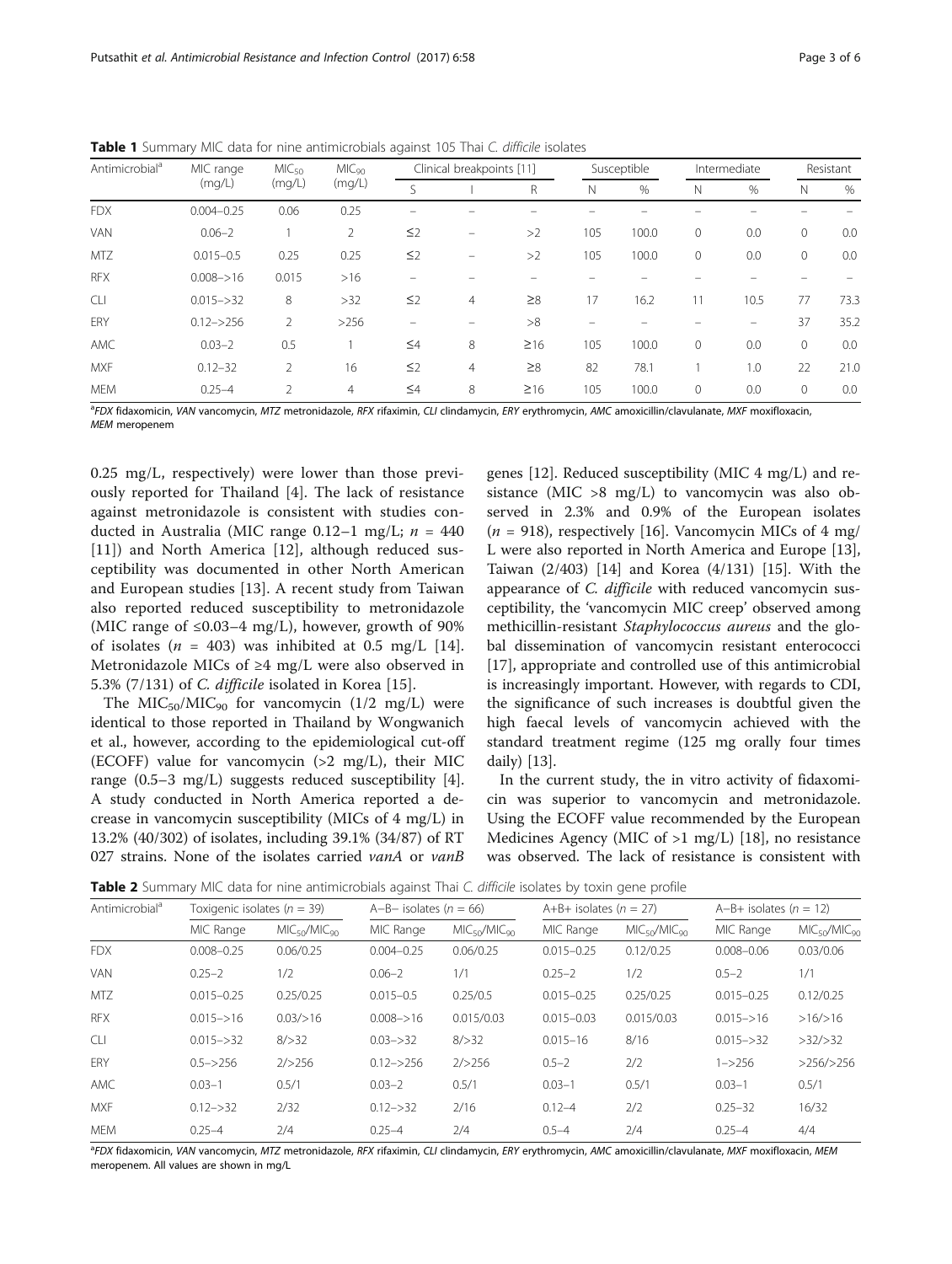previous studies conducted in Europe  $(MIC_{50}/MIC_{90}$ 0.06/0.25 mg/L;  $n = 918$ ) [[16](#page-4-0)], North America and Europe  $(MIC_{50}/MIC_{90}$  0.125/0.25 mg/L;  $n = 719$  [\[13](#page-4-0)], Australia (MIC<sub>50</sub>/MIC<sub>90</sub> 0.03/0.12 mg/L;  $n = 440$ ) [[11](#page-4-0)] and Taiwan ( $MIC<sub>50</sub>/MIC<sub>90</sub>$  0.12/0.25 mg/L;  $n = 403$ ) [[14\]](#page-4-0). A disadvantage of using fidaxomicin in developing countries is the high cost although a European study suggested that by providing this agent to a targeted patient population in whom superior outcome has been demonstrated, the cost could be indirectly reduced through the shorter period of hospitalisation [[19\]](#page-4-0). The relevance of this in Asia is unclear.

Rifaximin is still under evaluation for treatment of CDI. Although highly active against the majority of C. difficile tested, some strains had high MICs [[13, 16](#page-4-0)]. These observations are consistent with results obtained here, where 85.7% of the isolates had MICs of  $\leq 0.03$  mg/ L. Isolates reported to have high MICs included RT 027, which harboured a mutation in the gene encoding RNA polymerase B ( $rpoB$ ) [\[20](#page-4-0)]. In our study rifaximin MIC<sub>50</sub>/ MIC<sub>90</sub> values for RT 017 (A–B+) isolates (>16/>16 mg/L) were higher than those of non-toxigenic and  $A + B + iso$ lates (0.015/0.03 mg/L in both groups). This suggests a possible alteration in rpoB and warrants further investigation. Rifaximin resistance was previously defined as an MIC of  $\geq$ 32 mg/L [[20](#page-4-0)]. The highest concentration of rifaximin investigated in this study was 16 mg/L and 13.3% of isolates had MICs of >16 mg/L, indicating possible resistance.

Fluoroquinolones have been strongly associated with CDI and linked to the large outbreaks in Quebec hospitals [\[21](#page-4-0)]. In 2011, a study was conducted in a large tertiary hospital in Bangkok to investigate the antimicrobial prescription patterns for adults with acute diarrhoea. Overall, inappropriate use of antimicrobials was 48.9%, with fluoroquinolones and the third generation cephalosporin ceftriaxone being the top agents prescribed [\[10](#page-4-0)]. It is therefore not surprising that resistance to moxifloxacin (MIC ≥8 mg/L) was observed in 21.0% of Thai isolates given the rapid rate that resistance to quinolones develops following exposure [[22\]](#page-4-0). In Thailand, fluoroquinolone resistance was particularly pronounced among A−B+, RT 017 isolates (83.3%), compared to non-toxigenic (18.2%) and  $A+B+$  (0.0%) isolates. High proportions of fluoroquinolone resistance were also observed in Taiwan (17.9%;  $n = 403$ ) [[14\]](#page-4-0), North America (35.8%) [\[12](#page-4-0)], South Korea (62.6%;  $n = 131$ ) [\[15](#page-4-0)], and Europe (40.0% to moxifloxacin;  $n = 918$  [\[16](#page-4-0)]). In contrast, limited resistance has been observed in Australia  $(3.4\%; n = 440$  [[11](#page-4-0)]), likely due to Australia's strict national guidelines for quinolones use in human and their prohibition of use in production animals [\[23](#page-4-0)].

A Korean study reported a correlation between the use of clindamycin and the incidence of CDI [\[24](#page-4-0)]. In Asia, C. difficile RT 017 is highly prevalent and is known to harbour the *ermB* gene [\[15](#page-4-0)]. This observation supports the high level of resistance to clindamycin (73.3%) and erythromycin (35.2%) observed among Thai isolates, particularly in RT 017 (66.7% and 83.3%, respectively). High proportions of clindamycin resistance (MIC of ≥8 mg/L) were also observed in Europe (50%;  $n = 917$  [\[16\]](#page-4-0)) and North America (36.8%) [\[12](#page-4-0)]. The ermB gene encodes a 23S rRNA methylase conferring resistance to lincosamides and macrolides and is carried on transposons (e.g. Tn6215, Tn6218, Tn6194 and Tn5398, the latter notably having two copies) [\[25\]](#page-4-0). CDI caused by strains carrying Tn6194 was more severe with greater mortality (29% vs. 3%) [[26](#page-5-0)]. Tn6194 is the most common  $ermB$ -containing element in European clinical isolates [[27](#page-5-0)] and carries genes for recombinases and integrases which enable intraand inter-species (Enterococcus faecalis) transfer [[28](#page-5-0)].

In this study, MDR was prevalent (21.9%) in both toxigenic and non-toxigenic strains. Of note, 66.7% of RT 017 strains showed multiple resistance. Similar results were observed among RT 017 strains in a North American study that tested 508 C. difficile against six antimicrobials (metronidazole, vancomycin, rifampin, clindamycin, moxifloxacin and tetracycline) [[12](#page-4-0)]. Apart from RT 017, the rest of the MDR strains were non-toxigenic; thus, the previously demonstrated intra-species transfer of the pathogenicity locus [\[8](#page-4-0)] and AMR genes [[9](#page-4-0)] suggests that these MDR non-toxigenic strains of C. difficile are an important consideration.

#### Conclusions

C. difficile in Thailand is characterised by a high level of MDR. This includes resistance to fluoroquinolones which are frequently used to treat acute diarrhoeal disease. Education plays a pivotal role in creating behavioural changes and healthcare professionals should be encouraged to inform their patients about the importance of antibiotic stewardship. Although toxigenic culture is not popular as a standalone diagnostic test, stool culturing should still be performed to enable surveillance of the ever-changing epidemiology of CDI and, in particular, the development of AMR. This study demonstrates that both non-toxigenic C. difficile and RT 017 strains can be a significant reservoir of AMR and is yet another reminder of the urgent need for antibiotic stewardship in Asia in general and Thailand specifically.

#### Abbreviations

A+/−: Toxin A gene positive/negative; AMC: Amoxicillin/clavulanate; AMR: Antimicrobial resistance; B+/−: Toxin B gene positive/negative; CDI: Clostridium difficile infection; CDT+/−: Binary toxin gene positive/ negative; CLI: Clindamycin; CLSI: Clinical and Laboratory Standards Institute; ECOFF: Epidemiological cut-off MIC value which distinguish wild-type isolates from those with reduced susceptibility; ERY: Erythromycin; EUCAST: European Committee on Antimicrobial Susceptibility Testing; FDX: Fidaxomicin; MDR: Multi-drug resistance; MEM: Meropenem;

mg/L: Milligrams per liter; MIC: Minimum inhibitory concentration; MIC<sub>50</sub>: MIC required to inhibit the growth of 50% of organisms; MIC<sub>90</sub>: MIC required to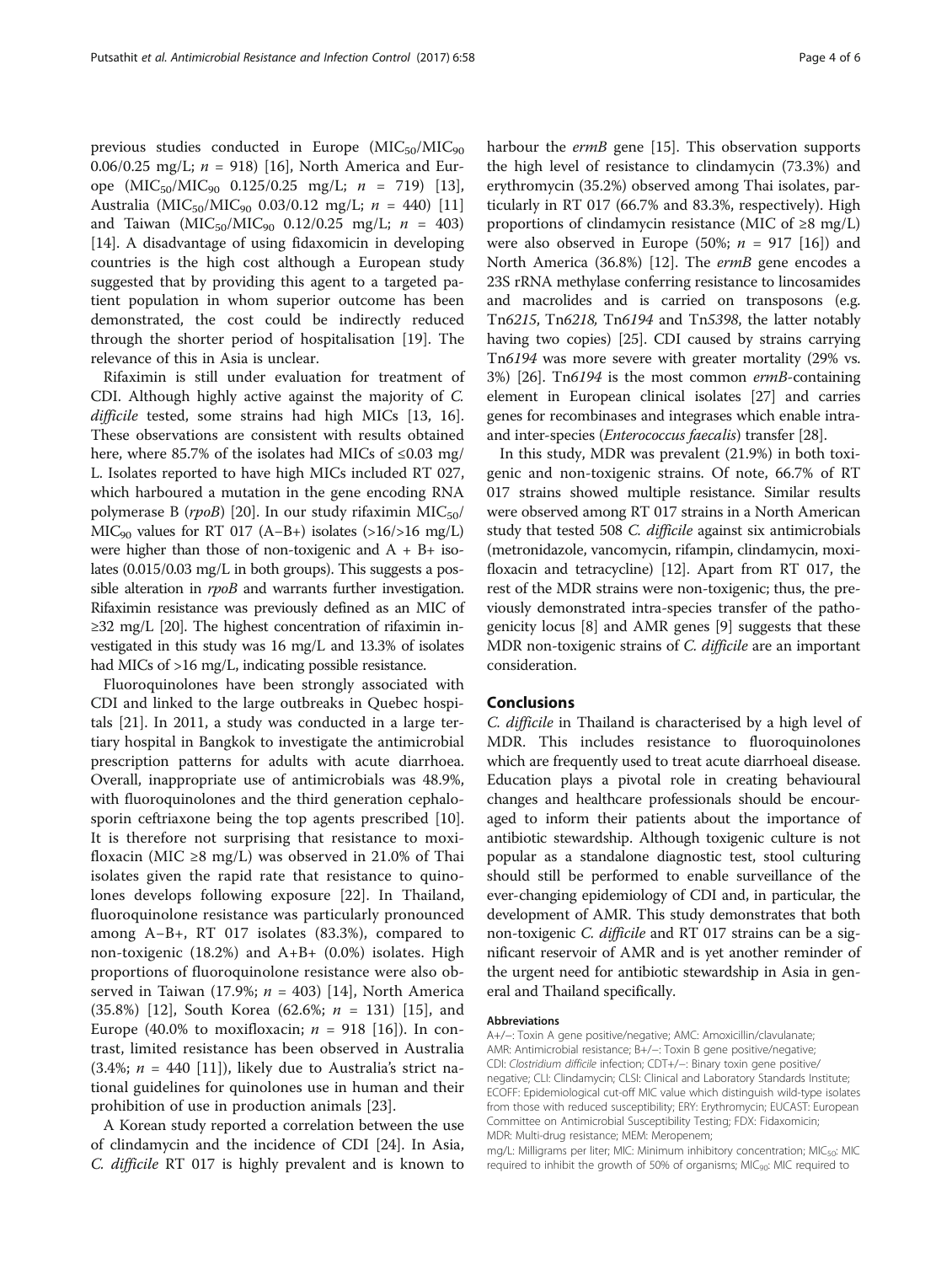<span id="page-4-0"></span>inhibit the growth of 90% of organisms; MTZ: Metronidazole; MXF: Moxifloxacin; nm: Nanometer; PCR: Polymerase chain reaction; QX: Internal nomenclature, prefix for novel PCR ribotypes; RFX: Rifaximin; RT: PCR ribotype; VAN: Vancomycin; WHO: World Health Organisation

#### Acknowledgements

We thank staff in the Microbiology Department at Siriraj Hospital, Bangkok for their assistance with sample collection. We are grateful to our colleagues at PathWest Media (Mt Claremont, Western Australia, Australia) for preparation of the testing media.

#### Funding

This study was supported by internal funding. PPu and DRK are funded by postgraduate awards conferred by The University of Western Australia.

#### Availability of data and materials

The datasets used and/or analysed during the current study are available from the corresponding author on request.

#### Authors' contributions

PPu participated in the conceptualisation of the study, performed the laboratory work and data analysis, and wrote and edited the manuscript drafts. PPi and MM managed specimen collection. DRK provided critical assistance in laboratory work and data analysis, and participated in critical revision of the manuscript. PK participated in the conceptualisation of the study, managed specimen collection, and participated in critical revision of the manuscript. TVR participated in the conceptualisation of the study, managed specimen collection, oversaw the analysis of data, and provided extensive assistance in critical revision of the manuscript. All authors read and approved the final manuscript.

#### Competing interests

The authors declare that they have no competing interests.

#### Consent for publication

Not applicable.

#### Ethics approval and consent to participate

The work was approved by The University of Western Australia Human Research Ethics Committee (approval no. RA/4/1/7616), and the Institutional Review Board of Siriraj Hospital, Bangkok (approval no. Si 132/2015).

#### Publisher's Note

Springer Nature remains neutral with regard to jurisdictional claims in published maps and institutional affiliations.

#### Author details

<sup>1</sup>Microbiology & Immunology, School of Pathology & Laboratory Medicine, The University of Western Australia, Crawley, WA 6008, Australia. <sup>2</sup> Department of Medicine, Faculty of Medicine Siriraj Hospital, Mahidol University, Bangkok 10700, Thailand. <sup>3</sup> Department of Microbiology, Faculty of Medicine Siriraj Hospital, Mahidol University, Bangkok 10700, Thailand. 4 Department of Microbiology, PathWest Laboratory Medicine WA, Queen Elizabeth II Medical Centre, Nedlands, WA 6009, Australia.

#### Received: 16 December 2016 Accepted: 30 May 2017 Published online: 08 June 2017

#### References

- 1. Bignardi GE. Risk factors for Clostridium difficile infection. J Hosp Infect. 1998;40:1–15.
- 2. Sumpradit N, Chongtrakul P, Anuwong K, Pumtong S, Kongsomboon K, Butdeemee P, et al. Antibiotics Smart Use: a workable model for promoting the rational use of medicines in Thailand. Bull World Health Organ. 2012;90:641–944.
- 3. Kusum M, Wongwanich S. Susceptibility of Clostridium difficile to sixteen antimicrobial agents. J Health Sci. 1994;3:255–61.
- 4. Wongwanich S, Kusum M, Phan-Urai R. Antibacterial activity of teicoplanin against Clostridium difficile. Southeast Asian J Trop Med Public Health. 1996;27:606–9.
- 5. Ngamskulrungroj P, Sanmee S, Putsathit P, Piewngam P, Elliott B, Riley TV, et al. Molecular epidemiology of Clostridium difficile infection in a large teaching hospital in Thailand. PLoS One. 2015;10:e0134771.
- 6. Putsathit P, Maneerattanaporn M, Piewngam P, Kiratisin P, Riley T. Prevalence and molecular epidemiology of Clostridium difficile infection in Thailand. New Microbes New Infect. 2017;15:27–32.
- 7. Gerding DN, Meyer T, Lee C, Cohen SH, Murthy UK, Poirier A, et al. Administration of spores of nontoxigenic Clostridium difficile strain M3 for prevention of recurrent C. difficile infection: a randomized clinical trial. JAMA. 2015;313:1719–27.
- 8. Brouwer MS, Roberts AP, Hussain H, Williams RJ, Allan E, Mullany P. Horizontal gene transfer converts non-toxigenic Clostridium difficile strains into toxin producers. Nat Commun. 2013;4:2601.
- 9. Goh S, Hussain H, Chang BJ, Emmett W, Riley TV, Mullany P. Phage C2 mediates transduction of Tn6215, encoding erythromycin resistance, between Clostridium difficile strains. MBio. 2013;4(6):e00840–13.
- 10. Supcharassaeng S, Suankratay C. Antibiotic prescription for adults with acute diarrhea at King Chulalongkorn Memorial Hospital, Thailand. J Med Assoc Thai. 2011;94:545–50.
- 11. Knight DR, Giglio S, Huntington PG, Korman TM, Kotsanas D, Moore CV, et al. Surveillance for antimicrobial resistance in Australian isolates of Clostridium difficile, 2013–14. J Antimicrob Chemother. 2015;70:2992–9.
- 12. Tickler IA, Goering RV, Whitmore JD, Lynn AN, Persing DH, Tenover FC, et al. Strain types and antimicrobial resistance patterns of Clostridium difficile isolates from the United States, 2011 to 2013. Antimicrob Agents Chemother. 2014;58:4214–8.
- 13. Goldstein EJ, Citron DM, Sears P, Babakhani F, Sambol SP, Gerding DN. Comparative susceptibilities to fidaxomicin (OPT-80) of isolates collected at baseline, recurrence, and failure from patients in two phase III trials of fidaxomicin against Clostridium difficile infection. Antimicrob Agents Chemother. 2011;55:5194–9.
- 14. Liao CH, Ko WC, Lu JJ, Hsueh PR. Characterizations of clinical isolates of Clostridium difficile by toxin genotypes and by susceptibility to 12 antimicrobial agents, including fidaxomicin (OPT-80) and rifaximin: a multicenter study in Taiwan. Antimicrob Agents Chemother. 2012;56:3943–9.
- 15. Kim J, Kang JO, Pai H, Choi TY. Association between PCR ribotypes and antimicrobial susceptibility among Clostridium difficile isolates from healthcare-associated infections in South Korea. Int J Antimicrob Agents. 2012;40:24–9.
- 16. Freeman J, Vernon J, Morris K, Nicholson S, Todhunter S, Longshaw C, et al. Pan-European longitudinal surveillance of antibiotic resistance among prevalent Clostridium difficile ribotypes. Clin Microbiol Infect. 2015;21:248. e9-e16
- 17. Willems R, Top J, Van Santen M, Robinson DA, Coque TM, Baquero F, et al. Global spread of vancomycin-resistant Enterococcus faecium from distinct nosocomial genetic complex. Emerg Infect Dis. 2005;11:821–8.
- 18. Committee for Medicinal Products for Human Use (CHMP) EMA. Assessment report - Fidaxomicin (Procedure No: EMEA/H/C/2087). 2011.
- 19. Rubio-Terres C, Cobo Reinoso J, Grau Cerrato S, Mensa Pueyo J, Salavert Lleti M, Toledo A, et al. Economic assessment of fidaxomicin for the treatment of Clostridium difficile infection (CDI) in special populations (patients with cancer, concomitant antibiotic treatment or renal impairment) in Spain. Eur J Clin Microbiol Infect Dis. 2015;34:2213–23.
- 20. O'Connor JR, Galang MA, Sambol SP, Hecht DW, Vedantam G, Gerding DN, et al. Rifampin and rifaximin resistance in clinical isolates of Clostridium difficile. Antimicrob Agents Chemother. 2008;52:2813–7.
- 21. Pepin J, Saheb N, Coulombe MA, Alary ME, Corriveau MP, Authier S, et al. Emergence of fluoroquinolones as the predominant risk factor for Clostridium difficile-associated diarrhea: a cohort study during an epidemic in Quebec. Clin Infect Dis. 2005;41:1254–60.
- 22. Ackermann G, Tang-Feldman YJ, Schaumann R, Henderson JP, Rodloff AC, Silva J, et al. Antecedent use of fluoroquinolones is associated with resistance to moxifloxacin in Clostridium difficile. Clin Microbiol Infect. 2003;9:526–30.
- 23. Cheng AC, Turnidge J, Collignon P, Looke D, Barton M, Gottlieb T. Control of fluoroquinolone resistance through successful regulation, Australia. Emerg Infect Dis. 2012;18:1453.
- 24. Kim J, Kang JO, Kim H, Seo MR, Choi TY, Pai H, et al. Epidemiology of Clostridium difficile infections in a tertiary-care hospital in Korea. Clin Microbiol Infect. 2013;19:521–7.
- 25. Leclercq R. Mechanisms of resistance to macrolides and lincosamides: nature of the resistance elements and their clinical implications. Clin Infect Dis. 2002;34:482–92.